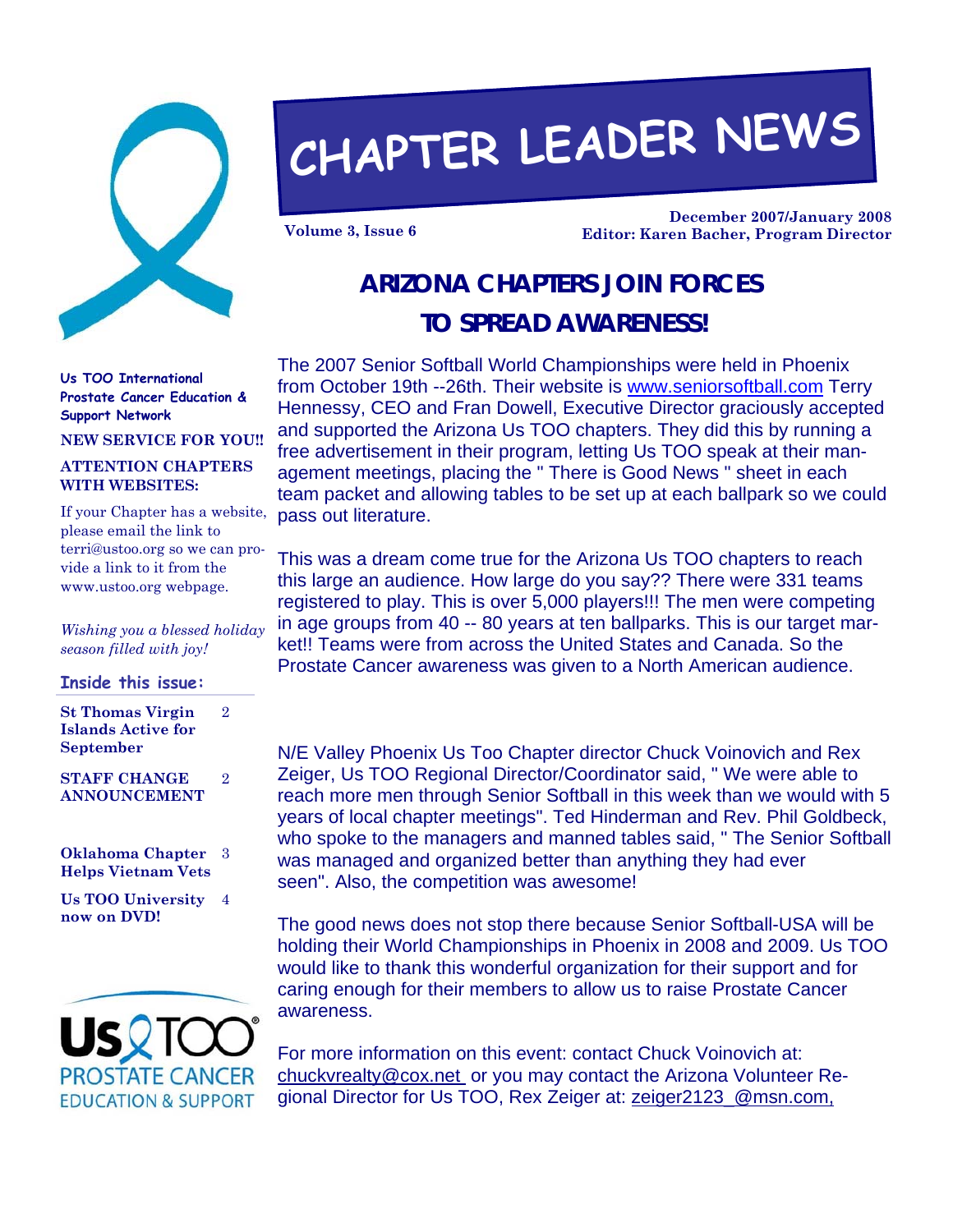#### **St Thomas Virgin Islands Us TOO Chapter Spreads Awareness Through Sept Screening**

 Charlotte Kimelman Cancer Institute Research Director Derrick Grant said screenings are especially important here since Caribbean men face an even higher rate of prostate cancer than African-American men, who they are twice as more likely to die from it than their Caucasian counterparts. By day's end, CKCI had tested 155 men for the disease. Grant said Saturday's turnout was better than last year's, not only because five more men showed up this year, but because last year's screening was free. This year, CKCI had to charge \$25 to offset the \$50 cost of each test.

 What most impressed Grant was the fact that approximately 90% of the men opted for a DRE, or digital rectal exam, in addition to the blood screening which measures PSA levels, a possible indicator of prostate cancer. "It's a big change," said Grant, noting that last year, very few men opted for the DRE. He said television campaigns and outreach efforts by CKCI have helped turn around the thinking. "It doesn't make you less of a man to get the DRE."

 "I absolutely refused to have the DRE," said Caswill Callender, Us TOO Chapter Leader, recalling his approach to the testing process. But one year, when his PSA level was high, "I had no choice." Now, he said he tells men, "Get over it." Callender, along with several friends, founded a local Us TOO Chapter at the urging of Callender's urologist John Franklin. Franklin told Callender about "Us Too".and the local chapter started last year, now meeting monthly at the Roy Lester Schneider Health Center. Anyone is welcome to join the survivors, sometimes to listen to speakers, sometimes to simply listen to each other.

 "We invite women – oh yes." said Joseph Lambert, a survivor. "They need to know about this too – so, yes – wives, girlfriends." "But not both at the same time!" quipped Melvin Norman, another founding member, who recalls his doctor telling him he had a high PSA level. "I didn't know what a PSA was. I thought it was a government agency or something." Blondell quickly learned what PSA was when his level tested at 191. Still, he delayed seeking treatment for financial reasons. His hope now is that others don't make the same mistake he did. His cancer has spread to his bones. "Don't be like me. I'm on the waiting list. If you can't get rid of the cancer, you're just waiting til the cancer gets rid of you," he said. The St Thomas Virgin Islands Us Too Chapter meets regularly the second Wednesday of the month at 7 p.m.

#### *Us TOO Home Office Staff Structure Change*

*Us TOO President and CEO Tom Kirk has had to make some tough decisions regarding the 2007—08 budget. One such change will be downsizing my position, Chapter Services Director. I will be leaving Us TOO at the end of November. I want to thank all the wonderful volunteers that I have had the pleasure of working with in my three years at Us TOO International. Starting December 1st, Terri Gibbons, Program Manager, will be assuming the additional duties of chapter services support. Please contact Terri for all your chapter needs by calling her at 630/795-1002 or through email at terri@ustoo.org. I wish you all the best in your continued journeys! Karen Bacher*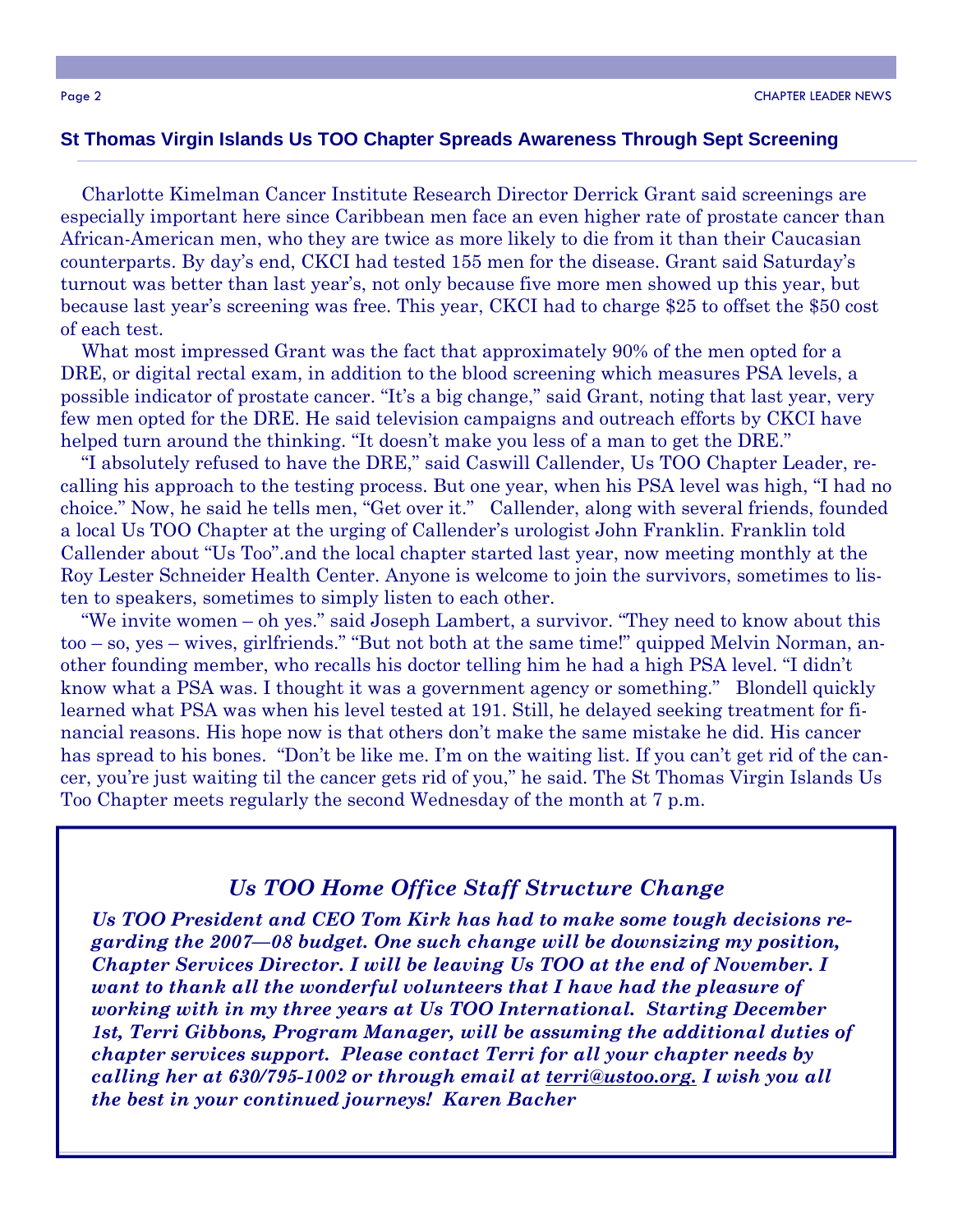#### Volume 3, Issue 6 Page 3

#### **Us TOO Central Oklahoma Chapter Helps Vietnam Veterans Fight Prostate Cancer**

OKLAHOMA CITY – As a member of the U.S. Navy, Jerry Jewell spent eighteen years defending the country in locations around the globe. His service included two tours of duty aboard the U.S.S. Constitution during the Vietnam War. Jewell, a member of the ship's fighter squadron, served in the 'Blue Water Navy' from 1968 through 1969 and returned for a second tour in late 1969 through the spring of 1970.

During this time, U.S. forces were utilizing the powerful defoliating chemical, Agent Orange, in its efforts to uncover Viet Cong forces hiding throughout the war zone. Now, over thirty years later, the government recognizes Agent Orange as a source of many autoimmune diseases including diabetes and many forms of cancer.

Jewell discovered he had prostate cancer during a routine trip to his Urologist. After a Prostate-Specific Antigen (PSA) test came back elevated, he fought the cancer with proton radiation treatments funded by his private insurance. With his cancer in remission, Jewell now works to help other Vietnam veterans gain access to first class care regardless of their financial status.

The Department of Veterans Affairs (VA) has determined that a positive association exists between exposure to herbicides and the subsequent development of adenocarcinoma of the prostate (and 10 other diseases). Veterans who served in Vietnam between January 9, 1962 and May 5, 1975 and develop prostate cancer qualify for compensation no matter when the prostate cancer develops.

Veterans who served in Korea in 1968 or 1969 may also qualify. Navy and Coast Guard personnel who served aboard ships off the Vietnamese coast, or "Blue Water Navy," are seeking inclusion in the Agent Orange program and are encouraged to apply for benefits. Us TOO of Central Oklahoma, a Prostate Cancer awareness and support group, is working to inform veterans of the potential government aid available to them.

To apply for benefits, veterans may submit a Veteran's Application for Compensation or Pension (*VA Form 21-526*) immediately after being diagnosed with prostate cancer – prior to any treatment – to initially qualify for a 100 percent disability rating for at least six months. Applications filed *after* treatment may not be approved with a presumption that the cancer is cured, though may qualify for a reduced disability rating if treatment resulted in side effects.

"Veterans need to know that they have to file their paperwork and receive approval from the Veterans' Administration before seeking treatment for their cancer. The VA will only pay for treatment if paperwork is received in advance," said Jewell.

While the forms are available from the VA, Jewell strongly suggests utilizing a Veteran Service Officer (VSRs) to ensure the proper paperwork is correctly filed. "Veteran Service Officer's are veterans serving other veterans. We know the routine and what documentation is needed for the paperwork. We also lend our services to others for free," said Jewell.

Dale Graham, agrees, "The paperwork required to receive compensation is confusing because of the amount of information the government requires. If a person is unfamiliar with the process, it is can be very challenging to complete." Veteran Service Officers are located at all VA Regional Offices, in VA medical centers and at most VA clinics. For help locating a VSR near you, contact the VA Benefits office: 1-800-827-1000.

Jewell and Graham, along with other volunteers, work twice weekly with veterans filing Agent Orange claims. The group helps about 50 veterans per session file claims and learn about disability benefits available to them. As Vietnam veterans age, the number of people the group helps also continues to rise. "The effects of Agent Orange are really coming to light now, 35 years after many veterans did their tour of duty in Vietnam," said Graham. "I've been a VSR for about 15 years now and the number of veterans seeking help has really risen in the last five or six years."

Veterans who meet Agent Orange compensation requirements will need a copy of DD Form 214 verifying their presence in Vietnam, and a copy of the prostate biopsy pathology report (If unable to locate the DD Form 214, a veteran service officer or the VA can assist in obtaining a copy). Once the paperwork is filed, a response from the VA can be expected in 30 days to nine months. Most veterans will begin getting compensation for their treatments about three months after filing.

Us TOO of Central Oklahoma monthly meetings feature health professionals who provide valuable information, as well as the opportunity for patients and their spouses to discuss problems and anxieties related to prostate cancer, with the goal of improving the quality of life. US TOO of Central Oklahoma's sponsor is Deaconess Hospital and Integris Health.

**For filing information contact: Vietnam Veterans of America: 800-VVA-1316 The director of veterans benefits will connect you with a service representative in your area .**